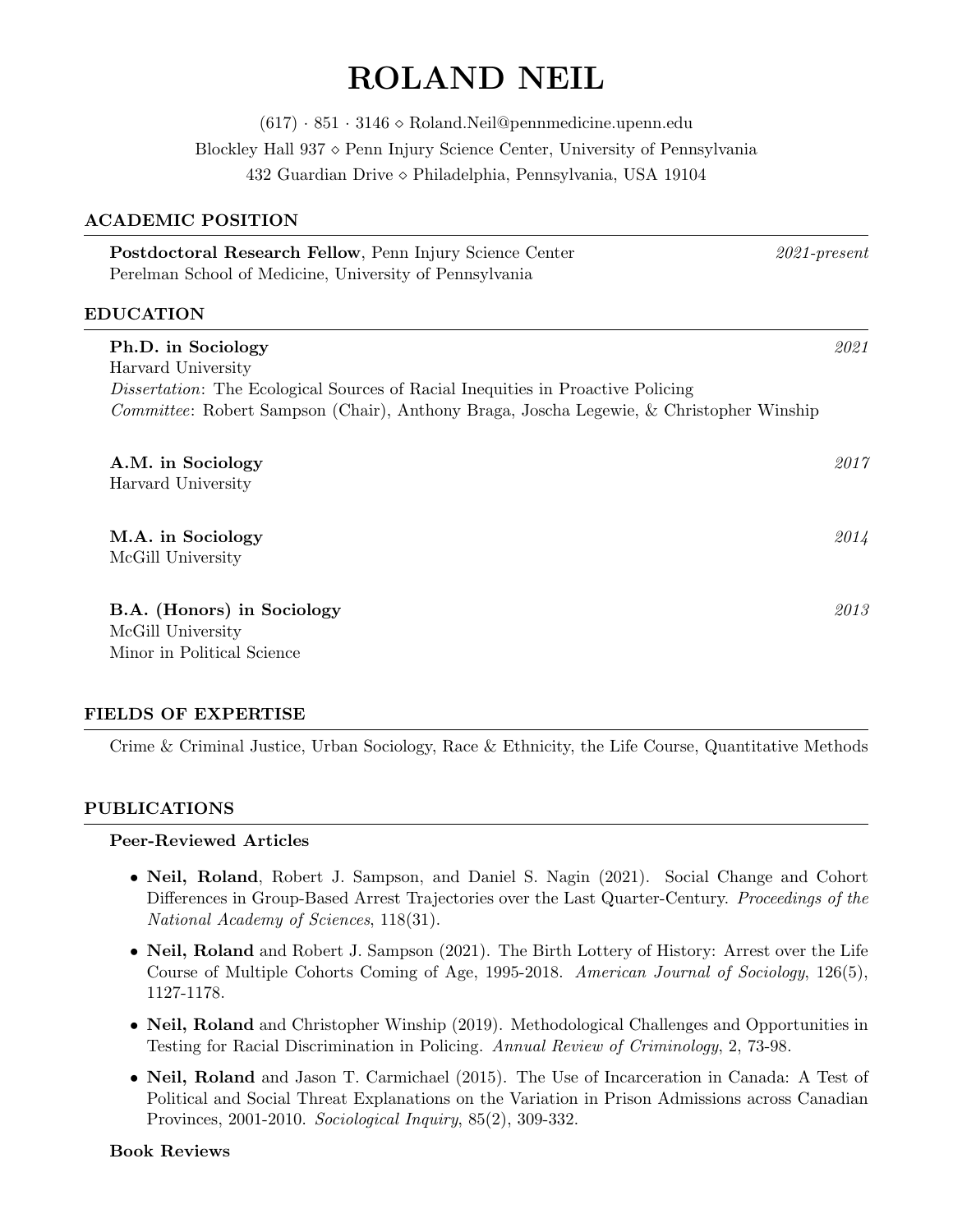• Neil, Roland (2014). [Book Review of Adrian Raine (2013). The Anatomy of Violence: The Biological Roots of Crime.] Canadian Journal of Criminology and Criminal Justice, 56(3).

### MANUSCRIPTS UNDER REVIEW

• Neil, Roland. Place-Based Discrimination in Policing.

# MANUSCRIPTS IN PREPARATION

- Neil, Roland, and Joscha Legewie. Policing Neighborhood Boundaries and the Racialized Social Control of Spaces
- Neil, Roland. Between a Rock and a Soft Place: An Ecological-Organizational Theory of Racial Disparities in Place-Based Proactive Policing.
- Tebes, John, Roland Neil, and Joscha Legewie. Whom Do the Police Stop? Empirical Tests for Racial Bias in Pedestrian Stops.

### SELECT PRESENTATIONS

- Place-Based Discrimination in Policing
	- Social Demography Seminar, Harvard University, Cambridge, MA September 17th, 2020
- Race and the Ecology of Policing: Testing for Neighborhood-Level Discrimination in the NYPDs Program of Stop, Question, and Frisk

| - American Society of Criminology, San Fransisco, CA                                           | November 16th, 2019     |
|------------------------------------------------------------------------------------------------|-------------------------|
| - Population Association of America, Austin, TX                                                | <i>April 13th, 2019</i> |
| • Racial Discrimination in the NYPD's Practice of Stop, Question, and Frisk                    |                         |
| - Eastern Sociological Society, Boston, MA                                                     | March 15th, 2019        |
| • Testing for Racial and Ethnic Discrimination in Police Stops                                 |                         |
| - Applied Statistics Workshop, Harvard University, Cambridge, MA                               | February 27th, 2019     |
| • Methodological Challenges and Opportunities in Testing for Racial Discrimination in Policing |                         |
| - American Society of Criminology, Atlanta, GA                                                 | November 16th, 2018     |
| • Thinking Longitudinally About Neighborhoods and Crime                                        |                         |
| - Urban Social Processes Workshop, Harvard University, Cambridge, MA February 18th, 2016       |                         |

### TEACHING EXPERIENCE

#### Course Instructor

| $\bullet$ "Crime & Criminal Justice"<br>Harvard University | 2019      |
|------------------------------------------------------------|-----------|
| <b>Advisory Roles</b>                                      |           |
| • Senior Thesis Supervisor<br>Harvard University           | 2019-2020 |